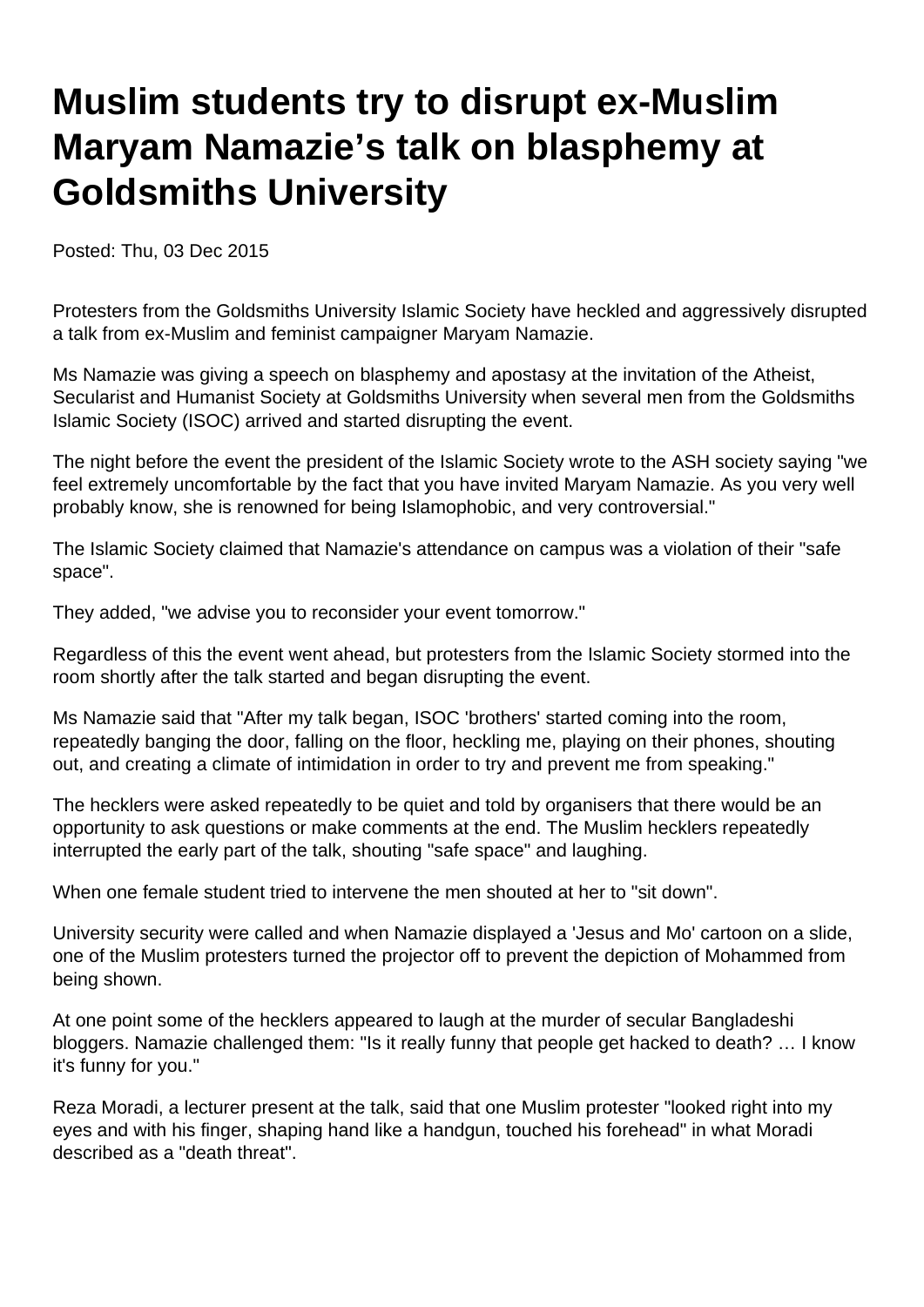After the event the Goldsmiths ISOC released a statement condemning the "vile harassment of our ISOC members (both male and female) by the Atheist, Secularist and Humanist Society (ASH)."

They said that "Muslim students who attended the event were shocked and horrified by statements made by Namazie".

Incredibly, the Goldsmiths Feminist Society sided with the Islamist protesters. They released a [statement](http://goldfemsoc.tumblr.com/post/134396957048/goldsmiths-feminist-society-stands-in-solidarity) on 2 December expressing their "solidarity with Goldsmiths Islamic Society".

They said: "We support them in condemning the actions of the Atheist, Secularist and Humanist Society and agree that hosting known islamophobes [sic] at our university creates a climate of hatred."

Ms Namazie said that "The behaviour of the ISOC 'brothers' was so appalling that a number of Muslim women felt the need to apologise, to which I explained that no apology was needed from those who were not to blame."

She added: "Freedom of expression and the right to criticise and leave Islam without fear and intimidation is a basic human right. We have a responsibility to fight for these universal values at British universities and also across the globe."

Stephen Evans, the National Secular Society's campaigns manager, commented: "It's becoming very clear that the concept of 'safe spaces' is being abused to the point where it is becoming a direct threat to freedom of speech. Some students may find criticism of their religion offensive, but in an open and free society that does not give them the right to close down such discussion and intimidate those expressing their views.

"We urge Goldsmiths to condemn the intolerance shown towards Maryam Namazie and make clear to its students they do not have the right not to be offended."

Ms Namazie had previously been banned by Warwick University from speaking on campus, but the decision by the Student Union was quickly reversed after a high profile campaign and widespread criticism in the national press and on social media.

The full video of the event at Goldsmiths University ASH Society can be seen [here](https://www.youtube.com/watch?v=-1ZiZdz5nao&feature=youtu.be)

- [Share on What's App](whatsapp://send?text=http://www.secularism.org.uk/news/2015/12/islamist-students-try-to-disrupt-ex-muslim-maryam-namazies-talk-on-blasphemy-at-goldsmiths-university?format=pdf)
- [Share on Facebook](https://www.facebook.com/sharer/sharer.php?u=http://www.secularism.org.uk/news/2015/12/islamist-students-try-to-disrupt-ex-muslim-maryam-namazies-talk-on-blasphemy-at-goldsmiths-university?format=pdf&t=Muslim+students+try+to+disrupt+ex-Muslim+Maryam+Namazie’s+talk+on+blasphemy+at+Goldsmiths+University)
- [Share on Twitter](https://twitter.com/intent/tweet?url=http://www.secularism.org.uk/news/2015/12/islamist-students-try-to-disrupt-ex-muslim-maryam-namazies-talk-on-blasphemy-at-goldsmiths-university?format=pdf&text=Muslim+students+try+to+disrupt+ex-Muslim+Maryam+Namazie’s+talk+on+blasphemy+at+Goldsmiths+University&via=NatSecSoc)
- [Share on Email](https://www.secularism.org.uk/share.html?url=http://www.secularism.org.uk/news/2015/12/islamist-students-try-to-disrupt-ex-muslim-maryam-namazies-talk-on-blasphemy-at-goldsmiths-university?format=pdf&title=Muslim+students+try+to+disrupt+ex-Muslim+Maryam+Namazie’s+talk+on+blasphemy+at+Goldsmiths+University)
- [Subscribe to RSS Feed](/mnt/web-data/www/cp-nss/feeds/rss/news)

Tags: [Freedom of Expression](https://www.secularism.org.uk/news/tags/Freedom+of+Expression), [Islam](https://www.secularism.org.uk/news/tags/Islam)

## Related Campaigns

[Defend free speech](https://www.secularism.org.uk/defend-free-speech/)